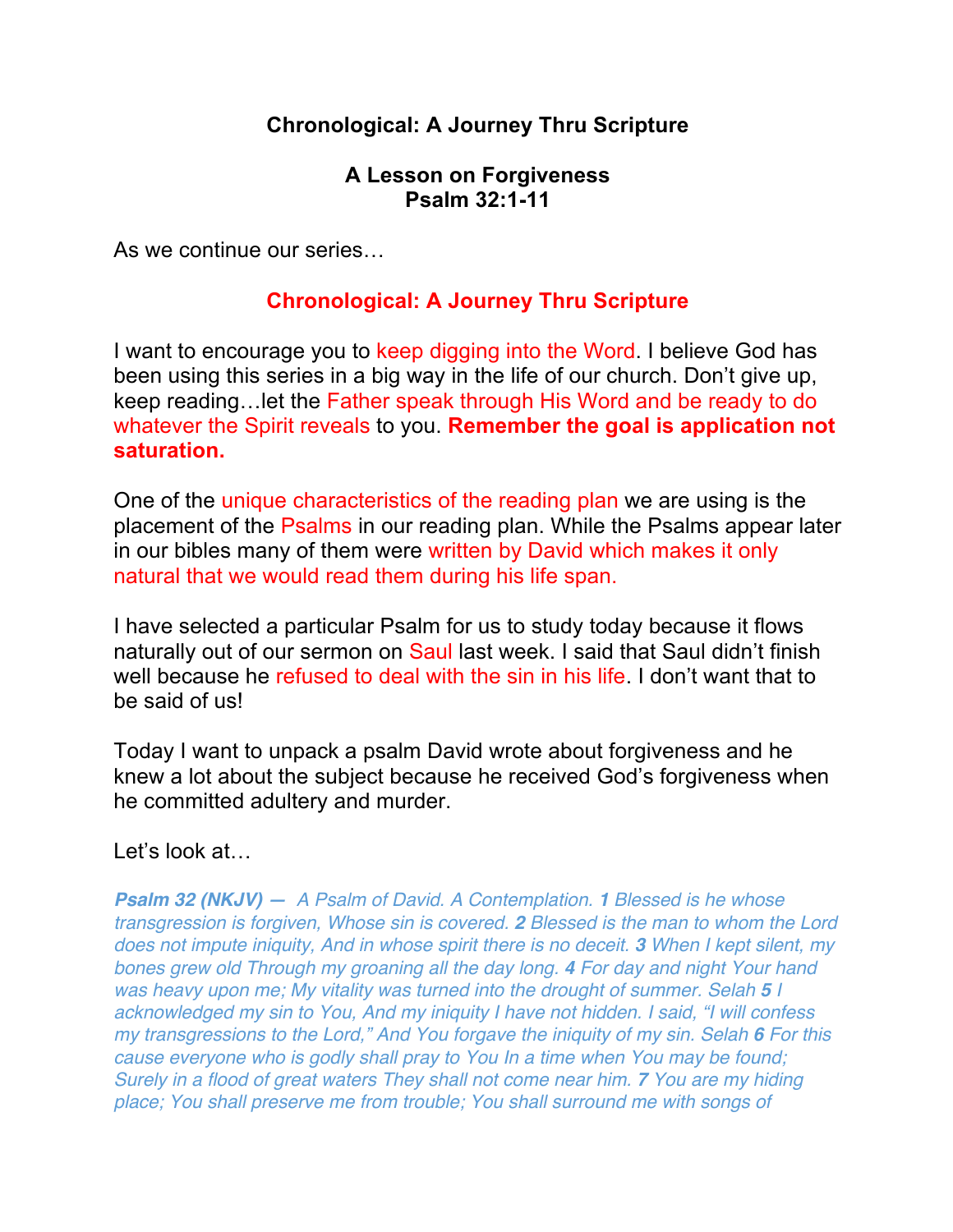*deliverance. Selah 8 I will instruct you and teach you in the way you should go; I will guide you with My eye. 9 Do not be like the horse or like the mule, Which have no understanding, Which must be harnessed with bit and bridle, Else they will not come near you. 10 Many sorrows shall be to the wicked; But he who trusts in the Lord, mercy shall surround him. 11 Be glad in the Lord and rejoice, you righteous; And shout for joy, all you upright in heart!*

# **1. The Joy of Forgiveness, 1-2**

*Psalm 32:1–2 (NKJV) — 1 Blessed is he whose transgression is forgiven, Whose sin is covered. 2 Blessed is the man to whom the Lord does not impute iniquity, And in whose spirit there is no deceit.*

The Psalmist used three separate words to describe sin.

- **Transgression** = disobedience, rebellion, crossing the line
- **Sin** = failure, missing the mark of God's standard
- **Iniquity** = inward perversion or crookedness

But no matter what word is used…John says…

*1 John 3:4 (NKJV) — 4 Whoever commits sin also commits lawlessness, and sin is lawlessness.*

### **All sin is defiance.**

However, did you notice the repeated word "blessed"?

The word in Hebrew is "ahsh-ray" which means to be happy or highly favored. David expresses how it feels when you know the Lord has forgiven you of your sin.

Why such joy? Let me share a couple of reasons…

### • **Forgiveness restores fellowship with God**

*1 John 1:7 (NKJV) — 7 But if we walk in the light as He is in the light, we have fellowship with one another, and the blood of Jesus Christ His Son cleanses us from all sin.*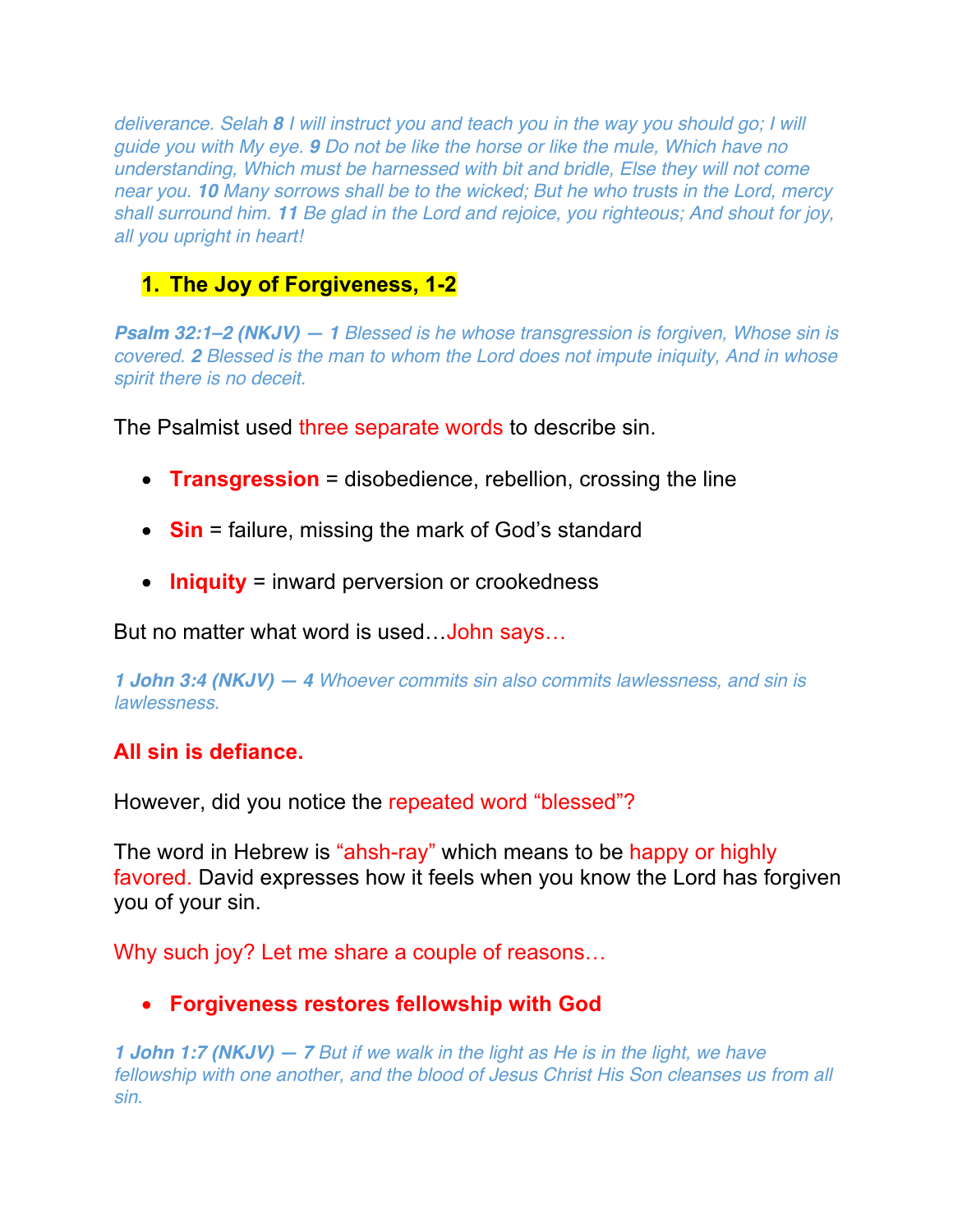### • **Forgiveness restores confidence in praying**

*1 John 5:14–15 (NKJV) — 14 Now this is the confidence that we have in Him, that if we ask anything according to His will, He hears us. 15 And if we know that He hears us, whatever we ask, we know that we have the petitions that we have asked of Him.*

How then is our sin forgiven? John makes it really simple in…

*1 John 1:9 (NKJV) — 9 If we confess our sins, He is faithful and just to forgive us our sins and to cleanse us from all unrighteousness.*

In Greek this is called a first-class conditional sentence, if the first half is true then the second half is equally true.

If we confess, He forgives and cleanses! And his forgiveness and cleansing are rooted in His faithfulness (promises, loyal love) and justice (righteousness).

That's the JOY OF FORGIVENESS

Now let's see the opposite of that, I want you to see…

#### **2. The Sorrow of Unconfessed Sin**

*Psalm 32:3–4 (NKJV) — 3 When I kept silent, my bones grew old Through my groaning all the day long. 4 For day and night Your hand was heavy upon me; My vitality was turned into the drought of summer. Selah*

When the Psalmist kept silent and harbored sin in his heart it affected him in so many ways. Notice the vivid pictures he uses.

- Bones grew old  $=$  He felt like he was wasting away. The word he used means to decay or wear out like an old garment.
- Groaning all day long = He felt the weight and pain of his in and it caused him to cry out, weep in agony and sorrow
- Your hand was heavy upon me He felt the conviction of the Spirit and the weight of God's punishment.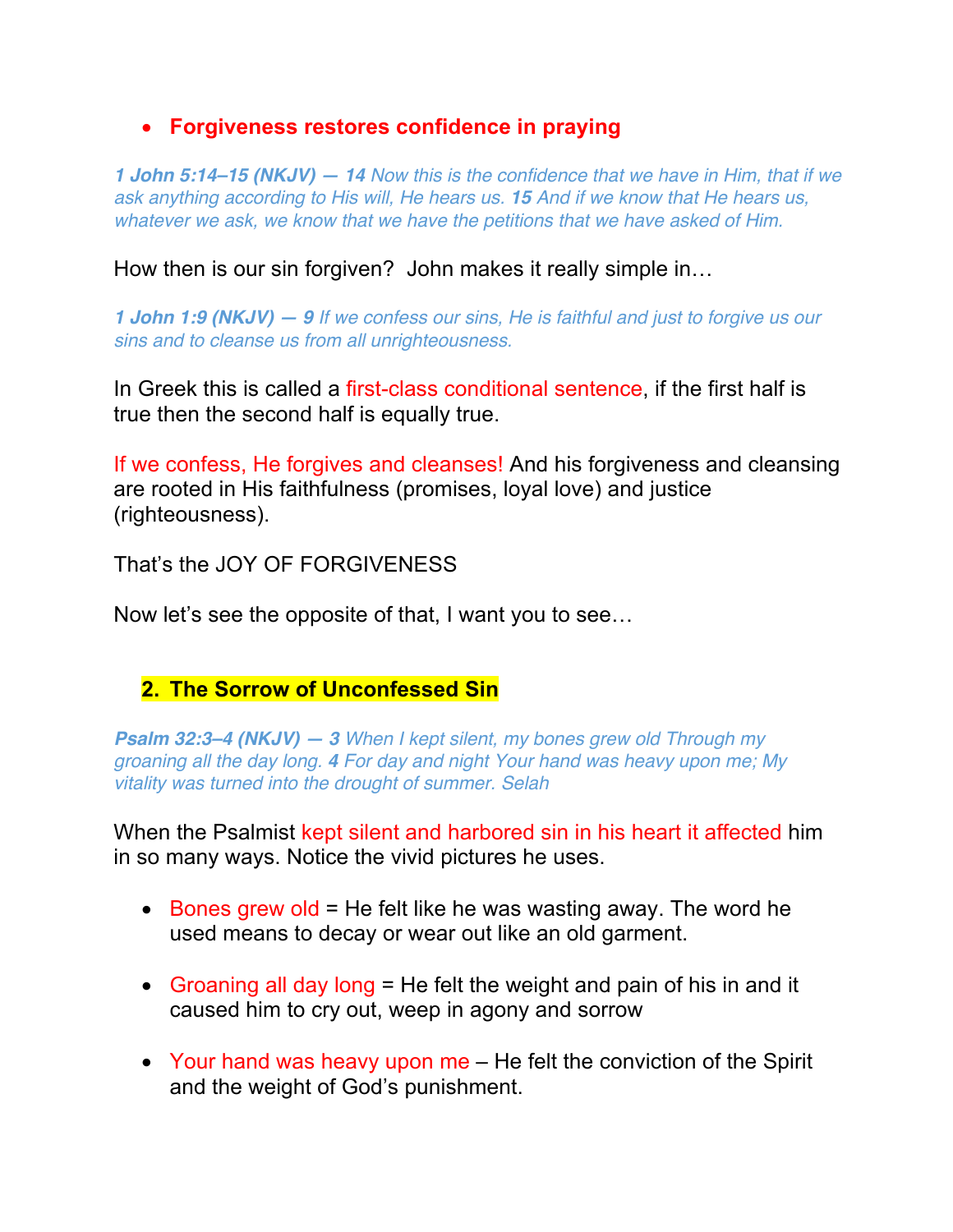• My vitality was turned into the drought of summer = He was spiritually dry, sapped of his strength.

**Doesn't sound so good!** Yet too many times we tolerate sin our lives. Have you ever felt what he was feeling?

I wonder brothers and sisters how we can continue to live in unconfessed sin and not feel the weight of our rebellion. How can a believer live happily in a state of sinful rebellion?

The reality is that the church, in her attempts to gain popularity and numbers, has gone soft on sin. We have learned to justify ourselves by spiritualizing away the quilt of sin. We have accepted things the bible calls sin and redefined them as culturally irrelevant.

Yet that doesn't line up with the bible and while we may feel good about ourselves now, we still have to stand before the Lord one day and give an accounting, even if you are a believer!

*2 Corinthians 5:10 (NKJV) — 10 For we must all appear before the judgment seat of Christ, that each one may receive the things done in the body, according to what he has done, whether good or bad.*

There won't be a loss of salvation but there will be sorrow over our sin and a loss of rewards.

We have seen...

- The Joy of Forgiveness
- The Sorrow of Unconfessed Sin

Now let's see…

### **3. The Specifics of Confession, 5**

*Psalm 32:5 (NKJV) — 5 I acknowledged my sin to You, And my iniquity I have not hidden. I said, "I will confess my transgressions to the Lord," And You forgave the iniquity of my sin. Selah*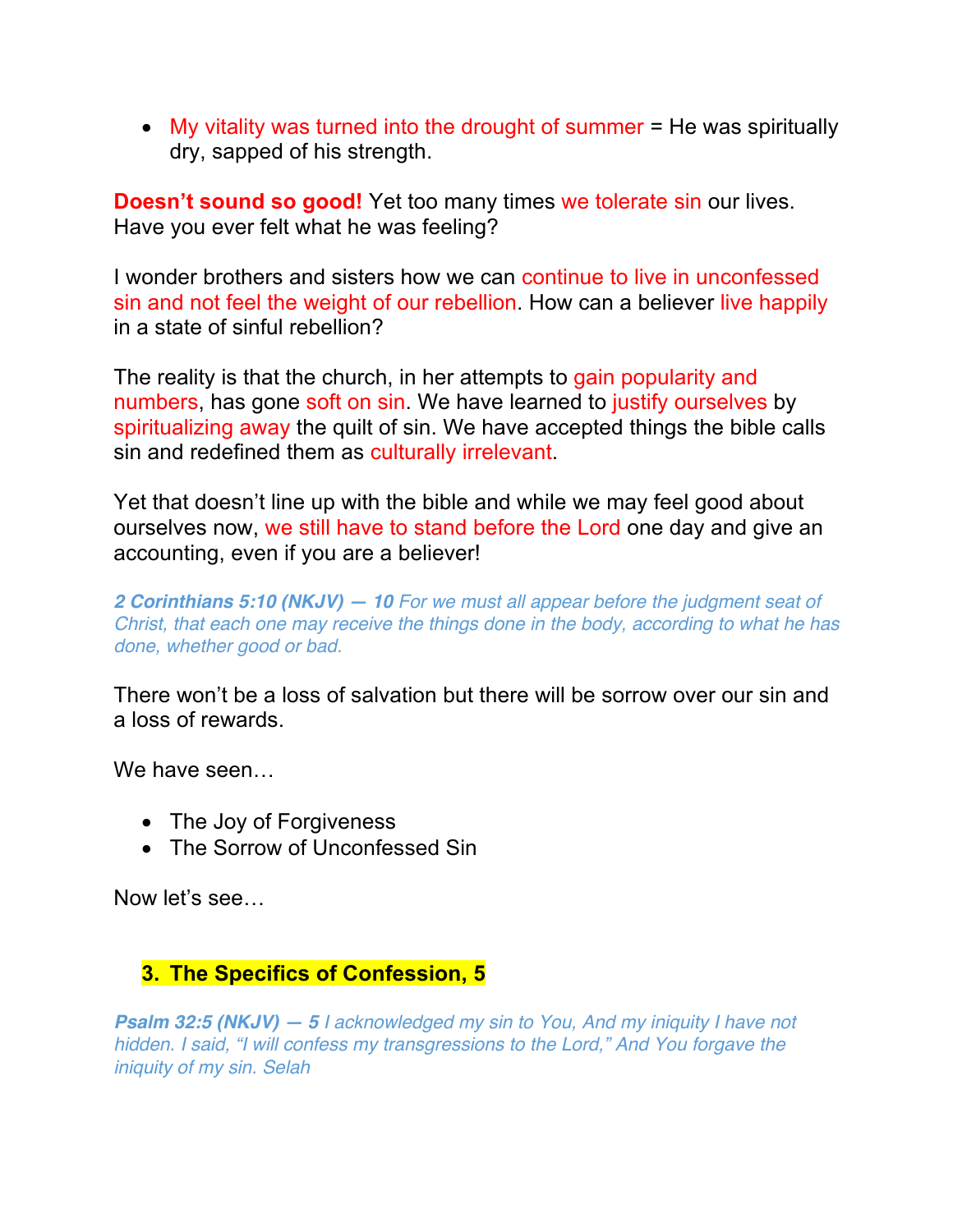Here is the path to forgiveness…confession! David confessed his sins to the Lord. I want you to see it.

### • **He was specific**

The psalmist didn't pray a generic prayer of forgiveness like a lot of people. He called sin out by name before the Lord. **We know what our sin is, and God knows what our sin is, so why not just call it by name.** 

There is no need to be generic, that only makes us feel better because we feel ashamed but remember, confession leads to forgiveness and cleansing.

We tell our twins all the time, the best policy is honestly even when you have done wrong. Why? Because honestly always is always best. When you cover up things it gets worse.

### • **He was forthright**

He called his sin "iniquity" being forthright about the origin of his sin…it was inward rebellion that caused outward results. Why do we try to blame others for our own actions? Sin is birthed in our hearts long before it is acted out in our members.

#### • **He was direct**

He took his sin to the One who alone could forgive him…the Father! This doesn't mean that we can by-pass those we have sinned against. But he knew he need to start here!

#### • **He was forgiven**

I said it last week and I'll say it again…here is the beauty of repentance…FORGIVENESS! If you want your sins cleansed, then you have to confess them before the Lord!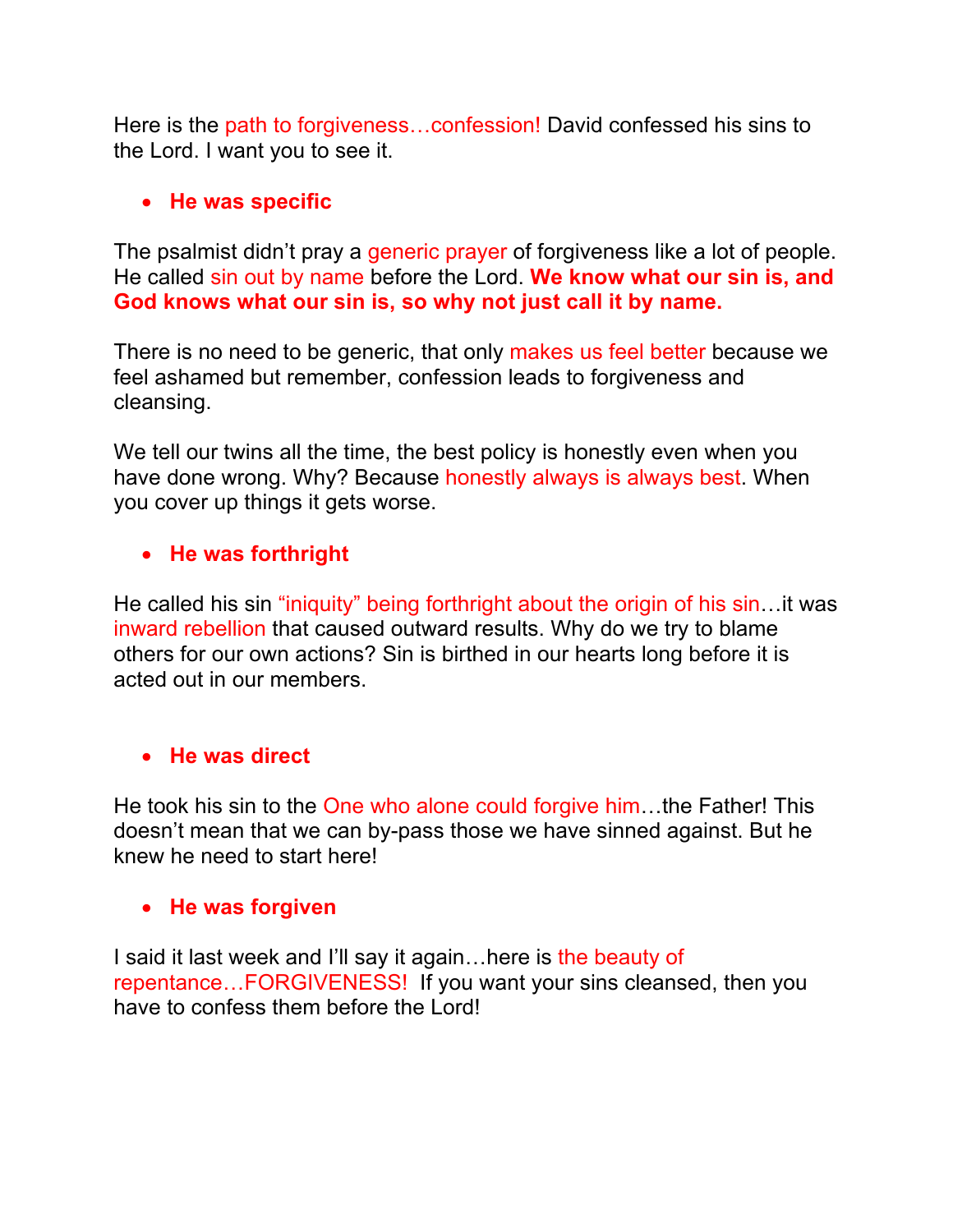We have seen…

- The Joy of Forgiveness
- The Sorrow of Unconfessed Sin
- The Specifics of Confession

Finally let's see…

## **4. The Confidence of Confession, 6-11**

*Psalm 32:6–11 (NKJV) — 6 For this cause everyone who is godly shall pray to You In a time when You may be found; Surely in a flood of great waters They shall not come near him. 7 You are my hiding place; You shall preserve me from trouble; You shall surround me with songs of deliverance. Selah 8 I will instruct you and teach you in the way you should go; I will guide you with My eye. 9 Do not be like the horse or like the mule, Which have no understanding, Which must be harnessed with bit and bridle, Else they will not come near you. 10 Many sorrows shall be to the wicked; But he who trusts in the Lord, mercy shall surround him. 11 Be glad in the Lord and rejoice, you righteous; And shout for joy, all you upright in heart!*

#### • **His Response, 6-7**

Prayer is the road to confession and forgiveness. We must pray and seek the Lord and the good news is that if we seek Him, we shall find Him. When we walk in forgiveness we are sheltered and protected in Him.

#### • **His Warning, 8-9**

Many scholars believe that this is God speaking not the psalmist. The Father is offering guidance and direction for our lives and is warning us not to be as stubborn as a mule!

#### *Warren Wiersbe says stubbornness…*

- *Hardens our hearts*
- *Affects our eyes, all we can see is our sin ever before us*
- *Affects our consciences, we can become very defensive*
- *Affects our ears, we lose the sound of joy and gladness*
- *Affects our lips, we no longer testify or sing praises*